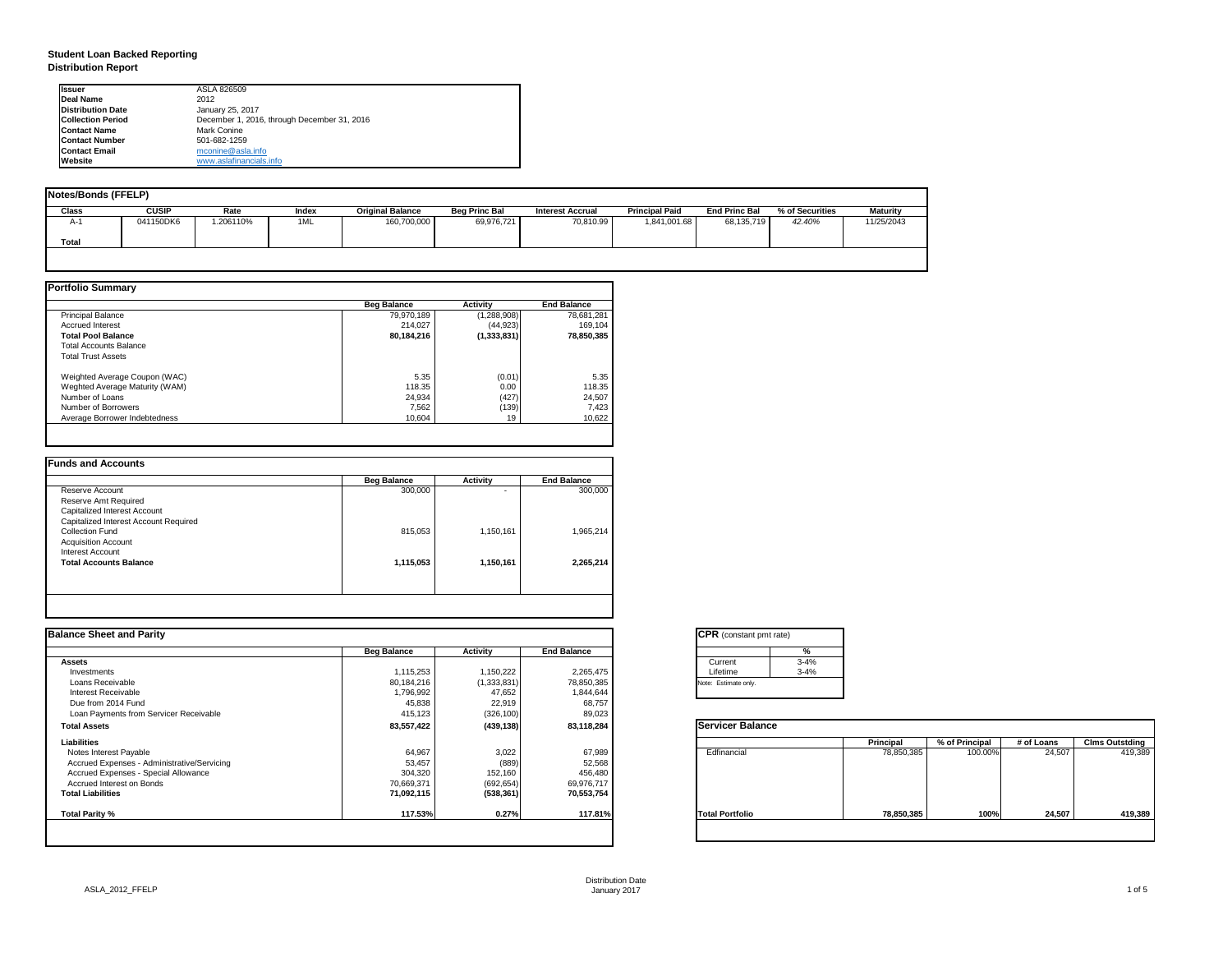# **Student Loan Backed Reporting Distribution Report**

## **Delinquency Status**

|                         | # of Loans       |               | <b>Principal</b> |               | % of Principal   |               | <b>WAC</b>       |               | <b>WARM</b>      |               |
|-------------------------|------------------|---------------|------------------|---------------|------------------|---------------|------------------|---------------|------------------|---------------|
|                         | <b>Beginning</b> | <b>Ending</b> | <b>Beginning</b> | <b>Ending</b> | <b>Beginning</b> | <b>Ending</b> | <b>Beginning</b> | <b>Ending</b> | <b>Beginning</b> | <b>Ending</b> |
| In School               | 172              | 162           | 587,608          | 549,417       | 0.73%            | 0.70%         | 5.38             | 5.46          | 119.47           | 119.24        |
| Grace                   | 34               | 38            | 110,360          | 127,302       | 0.14%            | 0.16%         | 5.23             | 4.86          | 118.10           | 119.18        |
| Repayment               |                  |               |                  |               |                  |               |                  |               |                  |               |
| Current                 | 15,378           | 15,118        | 45,558,622       | 44,581,643    | 56.82%           | 56.54%        | 5.45             | 5.44          | 123.87           | 123.04        |
| 31-60 Days Delinquent   | 948              | 880           | 3,443,066        | 3,155,912     | 4.29%            | 4.00%         | 5.42             | 5.51          | 124.22           | 112.35        |
| 61-90 Days Delinquent   | 531              | 591           | 2,082,792        | 2,154,735     | 2.60%            | 2.73%         | 5.43             | 5.47          | 122.35           | 122.51        |
| 91-120 Days Delingent   | 403              | 401           | 1,675,793        | 1,575,843     | 2.09%            | 2.00%         | 5.69             | 5.34          | 117.47           | 121.62        |
| 121-180 Days Delinquent | 461              | 520           | 1,617,997        | 2,022,809     | 2.02%            | 2.57%         | 5.32             | 5.57          | 108.74           | 111.08        |
| 181-270 Days Delinquent | 772              | 667           | 2,886,459        | 2,505,057     | 3.60%            | 3.18%         | 5.60             | 5.48          | 114.98           | 117.45        |
| 271+ Days Delinquent    | 158              | 320           | 557,640          | 1,184,038     | 0.70%            | 1.50%         | 5.39             | 5.49          | 95.27            | 100.77        |
| <b>Total Repayment</b>  | 18,651           | 18,497        | 57,822,370       | 57,180,037    | 72.11%           | 72.52%        | 5.46             | 5.45          | 122.51           | 121.26        |
| Forbearance             | 2,876            | 2,877         | 10,951,441       | 11,056,420    | 13.66%           | 14.02%        | 5.49             | 5.52          | 114.45           | 121.40        |
| Deferment               | 3,055            | 2,831         | 10,247,500       | 9,535,139     | 12.78%           | 12.09%        | 5.40             | 5.39          | 118.51           | 117.92        |
| Claims in Progress      | 146              | 102           | 464,936          | 402,071       | 0.58%            | 0.51%         | 5.91             | 5.87          | 94.31            | 100.30        |
| <b>Claims Denied</b>    |                  |               |                  |               |                  |               |                  |               |                  |               |
| <b>Total Portfolio</b>  | 24,934           | 24,507        | 80,184,216       | 78,850,385    | 100%             | 100%          | 5.46             | 5.45          | 120.71           | 120.75        |

|                                     | # of Loans       |               | <b>Principal</b> |               | % of Principal   |               | <b>WAC</b>       |        | <b>WARM</b>      |        |
|-------------------------------------|------------------|---------------|------------------|---------------|------------------|---------------|------------------|--------|------------------|--------|
|                                     | <b>Beginning</b> | <b>Ending</b> | <b>Beginning</b> | <b>Ending</b> | <b>Beginning</b> | <b>Ending</b> | <b>Beginning</b> | Ending | <b>Beginning</b> | Ending |
| Current                             | 15,378           | 15,118        | 45,558,622       | 44,581,643    | 78.79%           | 77.97%        | 5.45             | 5.44   | 123.87           | 123.04 |
| 31-60 Days Delinquent               | 948              | 880           | 3,443,066        | 3,155,912     | 5.95%            | 5.52%         | 5.42             | 5.51   | 124.22           | 112.35 |
| 61-90 Days Delinquent               | 531              | 591           | 2,082,792        | 2,154,735     | 3.60%            | 3.77%         | 5.43             | 5.47   | 122.35           | 122.51 |
| 91-120 Days Delingent               | 403              |               | 1,675,793        | 1,575,843     | 2.90%            | 2.76%         | 5.69             | 5.34   | 117.47           | 121.62 |
| 121-180 Days Delinquent             | 461              | 520           | 1,617,997        | 2,022,809     | 2.80%            | 3.54%         | 5.32             | 5.57   | 108.74           | 111.08 |
| 181-270 Days Delinquent             | 772              | 667           | 2,886,459        | 2,505,057     | 4.99%            | 4.38%         | 5.60             | 5.48   | 114.98           | 117.45 |
| 271+ Days Delinquent                | 158              | 320           | 557,640          | 1,184,038     | 0.96%            | 2.07%         | 5.39             | 5.49   | 95.27            | 100.77 |
| <b>Total Portfolio in Repayment</b> | 18,651           | 18,497        | 57,822,370       | 57,180,037    | 100%             | 100%          | 5.46             | 5.45   | 122.51           | 121.26 |

| <b>Portfolio by Loan Type</b>           |                  |               |                  |               |                |               |                  |        |                  |               |
|-----------------------------------------|------------------|---------------|------------------|---------------|----------------|---------------|------------------|--------|------------------|---------------|
|                                         | # of Loans       |               | <b>Principal</b> |               | % of Principal |               | <b>WAC</b>       |        | <b>WARM</b>      |               |
|                                         | <b>Beginning</b> | <b>Ending</b> | <b>Beginning</b> | <b>Ending</b> | Beginning      | <b>Ending</b> | <b>Beginning</b> | Ending | <b>Beginning</b> | <b>Ending</b> |
| <b>Subsidized Consolidation Loans</b>   |                  |               |                  |               |                |               |                  |        |                  |               |
| <b>Unsubsidized Consolidation Loans</b> |                  |               |                  |               |                |               |                  |        |                  |               |
| <b>Subsidized Stafford Loans</b>        | 14,002           | 13,754        | 36,577,588.08    | 35,934,807.63 | 45.62%         | 45.57%        | 5.31             | 5.30   | 114.96           | 114.93        |
| <b>Unsubsidized Stafford Loans</b>      | 10,311           | 10,162        | 41,158,318.88    | 40,503,635.98 | 51.33%         | 51.37%        | 5.44             | 5.44   | 126.81           | 126.90        |
| PLUS/GradPLUS Loans                     | 621              | 591           | 2,448,308.92     | 2,411,941.24  | 3.05%          | 3.06%         | 7.99             | 7.99   | 103.81           | 104.36        |
| <b>SLS Loans</b>                        |                  |               |                  |               |                |               |                  |        |                  |               |
| <b>Total Portfolio</b>                  | 24,934           | 24,507        | 80,184,216       | 78,850,385    | 100%           | 100%          | 5.46             | 5.45   | 120.71           | 120.75        |

|                                            |                  | # of Loans    |                  | <b>Principal</b> | % of Principal   |               | <b>WAC</b>       |               | <b>WARM</b>      |        |
|--------------------------------------------|------------------|---------------|------------------|------------------|------------------|---------------|------------------|---------------|------------------|--------|
|                                            | <b>Beginning</b> | <b>Ending</b> | <b>Beginning</b> | <b>Ending</b>    | <b>Beginning</b> | <b>Ending</b> | <b>Beginning</b> | <b>Ending</b> | <b>Beginning</b> | Ending |
| Graduate / 4-Year Loans                    | 19,368           | 19,026        | 64,620,407       | 63,516,843       | 80.59%           | 80.55%        | 5.45             | 5.44          | 121.41           | 121.40 |
| 2-Year Loans                               | 5,096            | 5,021         | 14,477,539       | 14,278,979       | 18.06%           | 18.11%        | 5.50             | 5.49          | 118.38           | 118.67 |
| Proprietary / Technical / Vocational Loans | 470              | 460           | 1,086,270        | 1,054,563        | 1.35%            | 1.34%         | 5.52             | 5.5C          | 109.89           | 110.12 |
| Unknown (Consolidation) Loans              |                  |               |                  |                  |                  |               |                  |               |                  |        |
| <b>Other Loans</b>                         |                  |               |                  |                  |                  |               |                  |               |                  |        |
| <b>Total Portfolio</b>                     | 24,934           | 24,507        | 80,184,216       | 78,850,385       | 100%             | 100%          | 5.46             | 5.45          | 120.71           | 120.75 |

|                        |                  | # of Loans    |                  |               | % of Principal   |               |  |
|------------------------|------------------|---------------|------------------|---------------|------------------|---------------|--|
|                        | <b>Beginning</b> | <b>Ending</b> | <b>Beginning</b> | <b>Ending</b> | <b>Beginning</b> | <b>Ending</b> |  |
| <b>Fixed Loans</b>     | 14,793           | 14,519        | 53,338,123.91    | 52,383,629.62 | 66.52%           | 66.43%        |  |
| Variable Loans         | 10,141           | 9,988         | 26,846,092       | 26,466,755    | 33.48%           | 33.57%        |  |
| T-Bill Loans           | 10,141           | 9,988         | 26,846,091.97    | 26,466,755.23 | 33.48%           | 33.57%        |  |
| <b>CMT Loans</b>       |                  |               |                  |               |                  |               |  |
| <b>Total Portfolio</b> | 24,934           | 24,507        | 80,184,216       | 78,850,385    | 100%             | 100%          |  |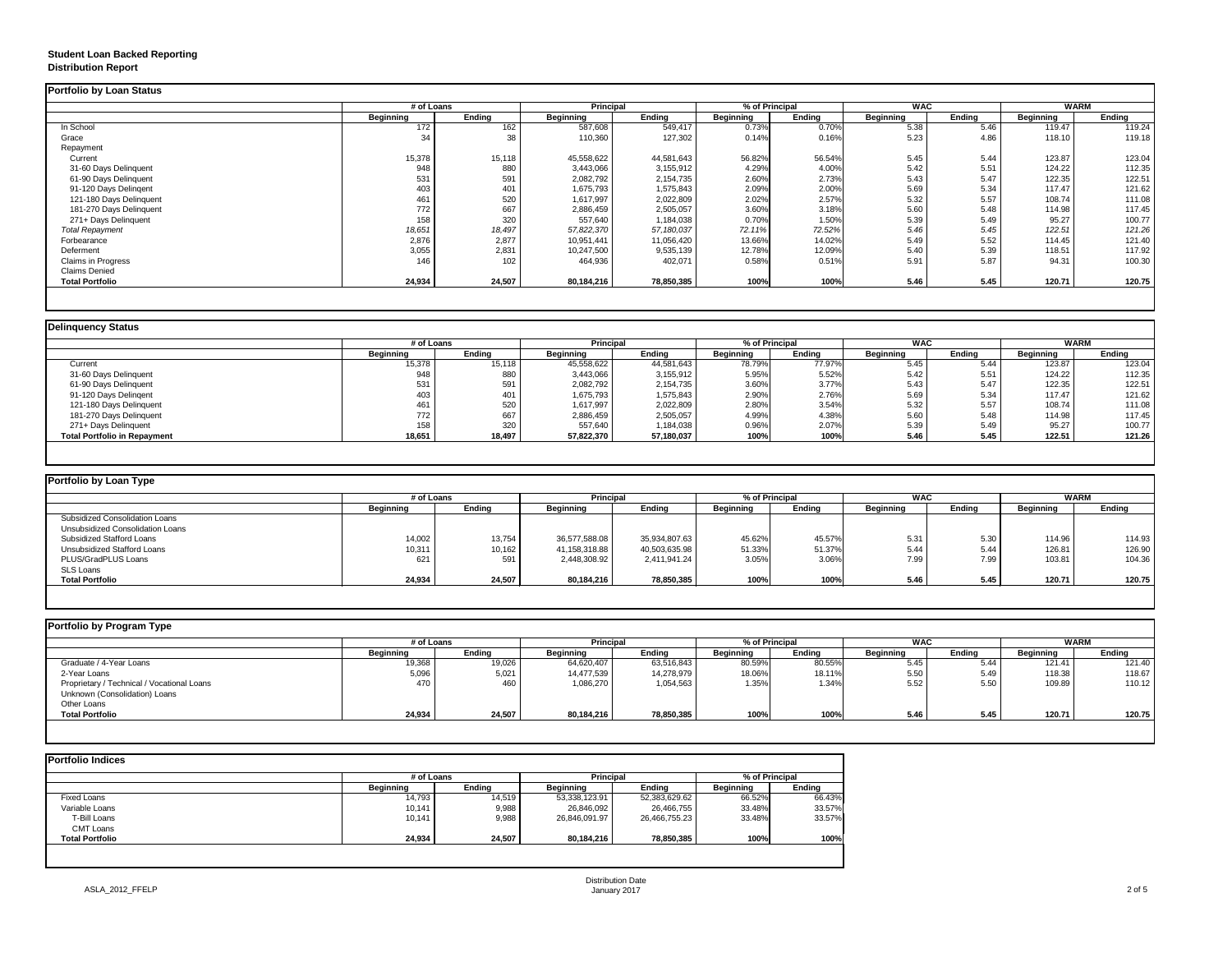**Distribution Date** January 25, 2017<br>**Collection Period** December 1, 2016, through Dece December 1, 2016, through December 31, 2016

# **Collection Activity**

| <b>Collection Account</b>                                                                    | as of 12/31/2016 |
|----------------------------------------------------------------------------------------------|------------------|
| Beginning Balance - December 1, 2016                                                         | 815,053          |
| <b>Collection Amount Received</b>                                                            | 1,964,931        |
| Recoveries                                                                                   |                  |
| Reserve Account                                                                              |                  |
| <b>Excess of Required Reserve Account</b>                                                    |                  |
| Interest on Investment Earnings                                                              | 283              |
| Capitalized Interest Account (after a stepdown or release date)                              |                  |
| <b>Acquisition Account</b>                                                                   |                  |
| Payments from Guarantor                                                                      |                  |
| Transfer from 2010 Collection Fund for correction of error                                   |                  |
| <b>Required Repurchases</b>                                                                  |                  |
| Special Allowance Payable to Department of Education                                         |                  |
| <b>Consolidated Rebate Fees</b>                                                              |                  |
| Rating Agency Surveillance Fees                                                              |                  |
| Principal payments, interest payments, administration fees, servicing fees, and trustee fees | (815,053)        |
| Other Amounts Received in Collection                                                         |                  |
| <b>Total Available Funds</b>                                                                 | 1,965,214        |
|                                                                                              |                  |

| <b>Fees Due for Current Period</b>              | as of 12/31/2016 |
|-------------------------------------------------|------------------|
| <b>Indenture Trustee Fees</b>                   | 833.33           |
| <b>Servicing Fees</b>                           | 45,997           |
| <b>Administration Fees</b>                      | 6,571            |
| Late Fees                                       |                  |
| <b>Other Fees</b>                               |                  |
| <b>Total Fees</b>                               | 53,401.33        |
| <b>Cumulative Default Rate</b>                  | as of 12/31/2016 |
| Current Period Defaults (\$)                    | 860,476.92       |
| Cumulative Defaults (\$)                        | 32,392,713.92    |
| Cumulative Default (% of original pool balance) | 20.18%           |

| Cumulative Default (% of cumulative entered repayment balance) <sup>a</sup>                          | 41.44%          |
|------------------------------------------------------------------------------------------------------|-----------------|
| Current Period Payments (Recoveries) from Guarantor (\$)                                             | 421,103.47      |
| Current Period Borrower Recoveries (\$)                                                              | n/a             |
| Cumulative Recoveries (\$) <sup>b</sup>                                                              | \$30,199,109.20 |
| <b>Cumulative Recovery Rate (%)</b>                                                                  | 93.23%          |
| <b>Cumulative Net Loss Rate (%)</b>                                                                  | $1.37\%$        |
| Servicer Reject Rate (FFELP) (%)                                                                     |                 |
| <b>Cumulative Servicer Reject Rate (FFELP) (%)</b>                                                   |                 |
| Repayment balance includes all repayment loans with the exception of balances in claim status<br>la) |                 |
| Cumulative Recoveries includes 97% of claims in progress balances<br>$ b\rangle$                     |                 |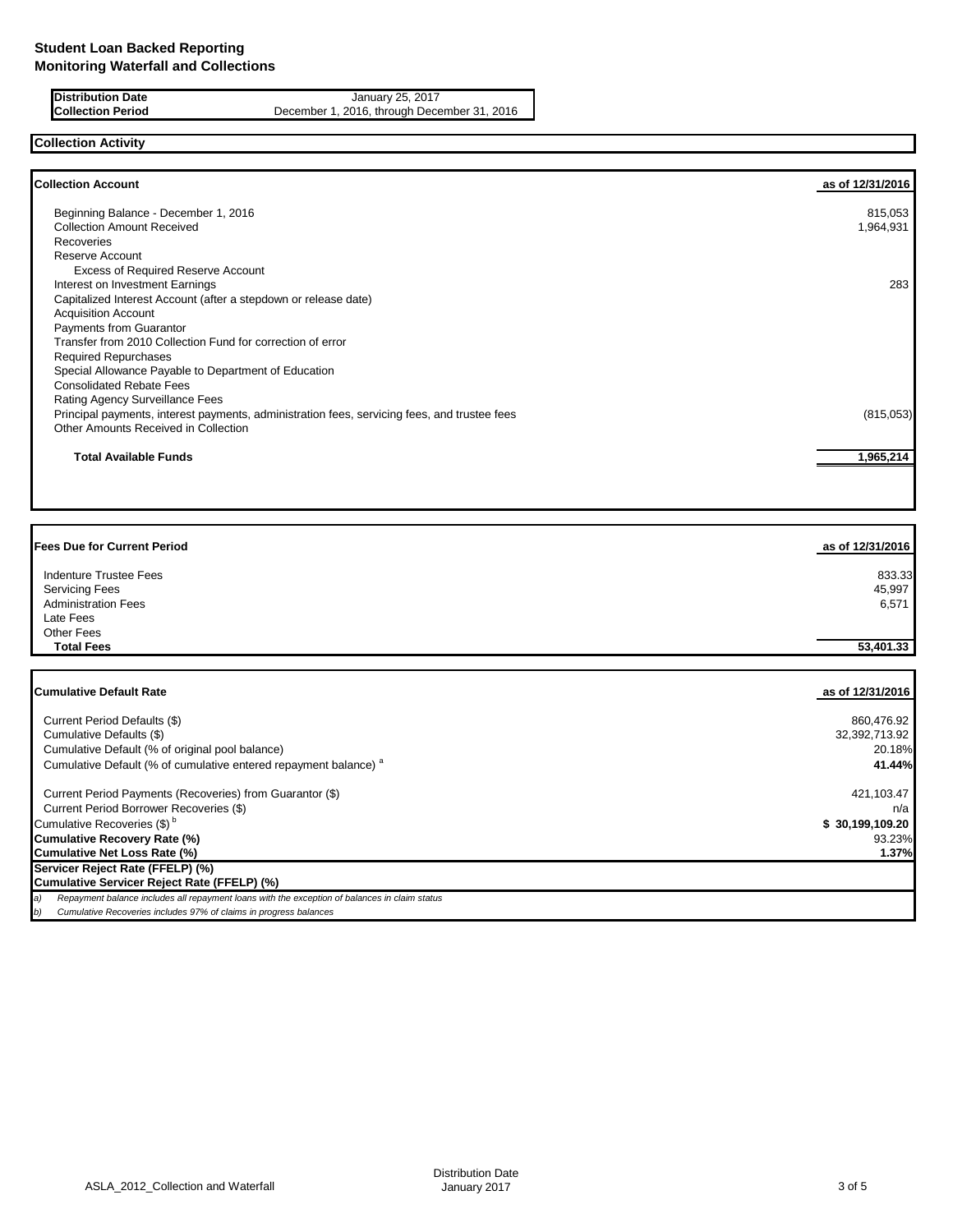**Waterfall Activity**

| <b>Waterfall for Distribution</b>                                                         | <b>Amount Due</b> | <b>Amount Remaining</b> |
|-------------------------------------------------------------------------------------------|-------------------|-------------------------|
| <b>Total Available Funds</b>                                                              |                   | 1,965,214               |
| First: Payments made under any Joint Sharing Agreement                                    |                   |                         |
| <b>Second: Trustee Fees</b>                                                               | 833.33            | 1,964,381               |
| Third: Servicing Fees and Backup Servicing Fees                                           | 45,997            | 1,918,384               |
| <b>Fourth: Administration Fees</b>                                                        | 6,571             | 1,911,813               |
| <b>Fifth: Noteholder Interest</b>                                                         | 70810.99          | 1,841,002               |
| Sixth: Reinstate the balance of the Reserve Fund up to the Specified Reserve Fund Balance |                   |                         |
| Seventh: Noteholder Principal, until paid in full                                         | 1,841,001.68      | 0                       |
|                                                                                           |                   |                         |

| <b>Principal and Interest Distributions</b> | Class A-1    |
|---------------------------------------------|--------------|
| Monthly Interest Due                        | 70,810.99    |
| Monthly Interest Paid                       | 70,810.99    |
| <b>Interest Shortfall</b>                   |              |
| Interest Carryover Due                      |              |
| Interest Carryover Paid                     |              |
| <b>Interest Carryover</b>                   |              |
| Monthly Principal Distribution Amount       | 1,841,001.68 |
| Monthly Principal Paid                      | 1,841,001.68 |
| Shortfall                                   |              |
| <b>Total Distribution Amount</b>            | 1,911,812.67 |
|                                             |              |